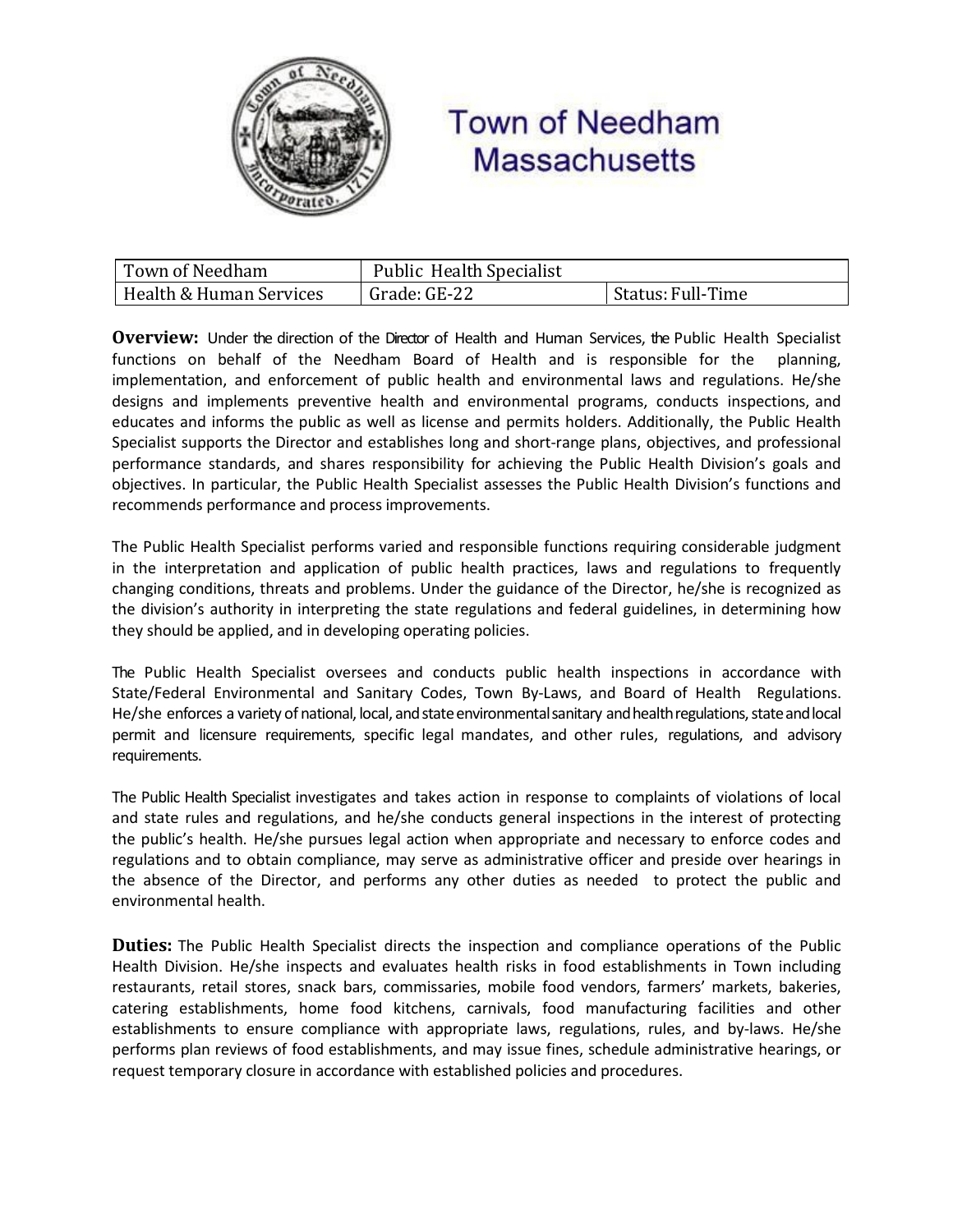The Public Health Specialist oversees and conducts inspections of living facilities, hotels, recreational camps for children, health clubs, ice skating rinks, and both public and semi-public swimming pools, and cooperates with Needham Police and Massachusetts Department of Public Health inspectors in the review of Bodyworks and Massage establishments. He/she conducts and interprets indoor air and water quality tests, reviews plans for construction and renovation of buildings throughout the community, and is an active member of the Town's Development Review Team (DRT). The Public Health Specialist inspects, reviews, and approves plans for private sewage disposal systems for Title V (Septic) compliance, and conducts plan reviews for irrigation and geothermal wells to assure compliance with established regulations.

He/she oversees and investigates environmental health complaints, including food, smoking, housing/hoarding, and nuisance noise violations reported to the Public Health Division and the Board of Health. The Public Health Specialist oversees and inspects and evaluates housing facilities including tenant occupied and single family dwellings, lodging houses, group homes, residential school buildings, and hotels for conformance to Chapter II of the State Sanitary Code: Minimum Standards of Fitness for Human Habitation; this work includes enforcement of the Lead Poisoning Prevention law.

The Public Health Specialist also assesses health risks and conducts inspections pertaining to off-street drainage, subdivision control, solid waste, noise, water, vector control, and air pollution when directed. Such inspections are often conducted in concert with other Town Departments, especially the Building Department, Needham Fire and Police Departments, and the other Health and Human Services Department divisions.

He/she directs and manages the Town's enforcement of tobacco and medical marijuana regulations, overseeing Public Health and Police Department staff members, and serves as an Assistant Animal Inspector for the Town. Additionally, he/she issues orderletters and orders of compliance relative to the environmental health field, with input and advice of the Director in complex cases.

The Public Health Specialist conducts detailed policy analysis, researches policies and regulations, and drafts "case for change" memoranda. In conjunction with the Director, he or she develops new public health regulations and revises existing regulations. He/she educates and informs the public and business community about public health and environmental health by developing and delivering training and community presentations and by writing articles and items for publication. Additionally, he/she is responsible for the maintenance of public health records and the preparation of monthly and annual reports, drafts regulations, bylaws and warrant articles, and conducts permitting and licensing processes.

The Public Health Specialist represents the Town by preparing cases for court and performs other environmental health functions as requested by the Director of Health & Human Services. He/she attends and presents reports to the Board of Health at monthly meetings, represents the Director and the Public Health Division on Town-wide, regional, and state committees, task forces, and working groups, assists the Director with the preparation and administration of the division's operating and capital budgets,m and performs other related duties as assigned.

The essential functions or duties listed are intended as illustrations of various types of work to be performed. The omission of specific statements of duties does not exclude them from the position if the work is similar, and logically related to the position. The position functions as a part of the overall municipal team to ensure effective and efficient municipal operations.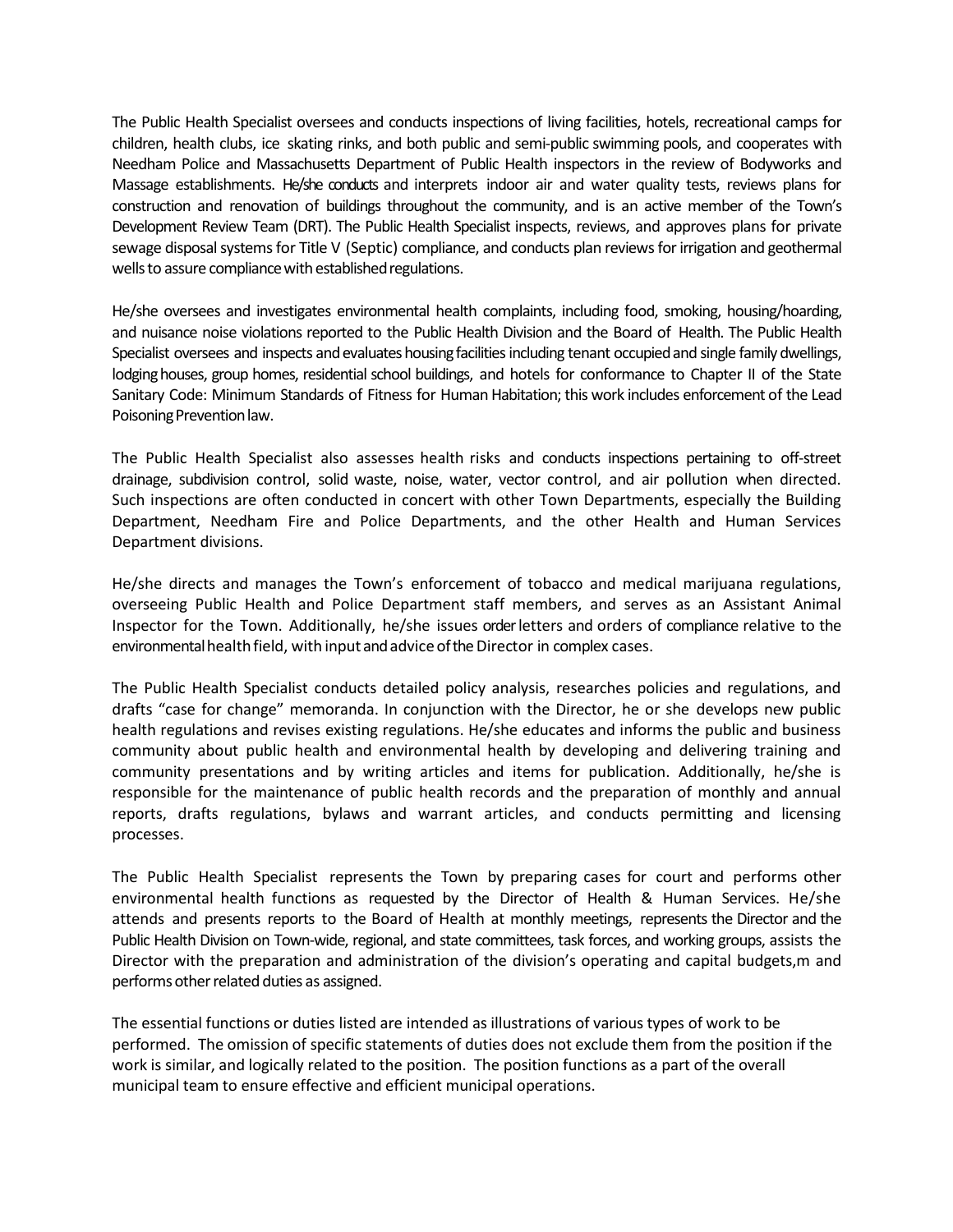**Basic Knowledge:** The position of Public Health Specialist requires knowledge of public health, environmental health, or a related field equivalent to a Bachelor's Degree.

**Required Credential:** The position of Public Health Specialist may require certifications, credentials, and qualifications in the following areas (exact determination to be made by the Director of Health & Human Services):

- Certified Environmental Health Technician or must obtain certification within the first 12 months of employment;
- Registered Sanitarian (Registration as a Sanitarian or an environmental health specialist required), or must obtain registration within the first 12 months of employment and be willing to maintain certification by obtaining required annual CEUs;
- SERV Safe Certified Food Safety Manager (certified food safety professional preferred or must obtain certification within the first 12 months of employment);
- Food Allergy Training certification or must obtain certification within the first 12 months of employment;
- Licensed Soil Evaluator or must obtain certification within the first 12 months of employment;
- Licensed Lead Paint Determinator or must obtain certification within the first 12 months of employment;
- Certified Massachusetts Housing Inspector or must obtain certification within the first 12 months of employment;
- Certified Pool Operator or must obtain certification within the first 12 months of employment; and
- Other appropriate credentials, certifications, and qualifications as determined by the Director of Public Health or the Director of Health & Human Services.

**Preferred Credential:** Master's Degree in the fields of public health, environmental health, or a related field is strongly preferred.

**Experience:** The position of Public Health Specialist requires five (5) to seven(7) years work experience in public health, environmental health, or a related field. Work experience as a volunteer, intern, or part-time employee may be considered to fulfill a pro-rated portion of this requirement.

**Independent Action:** The Public Health Specialist functions independently with modest direct supervision; he/she uses discretion and judgment to make important policy and enforcement decisions, and refers truly unusual problems to the Director of Health and Human Services for guidance. The Public Health Specialist may function as Acting Health Agent in the absence of the Director of Health and Human Services.

**Supervisory Responsibility:** The Public Health Specialist functions independently within a broad scope of established regulatory powers and in alignment with Board of Health regulations, Federal Food Code, Title Five Septic Code, State Sanitary Code, Massachusetts Department of Environmental Protection and Department of Public Health regulations and guidelines, and Massachusetts General Law requirements. He/she will supervise a full-time Environmental Health Agent, and volunteers, interns, clerical staff, part time or per diem Health Agents as directed.